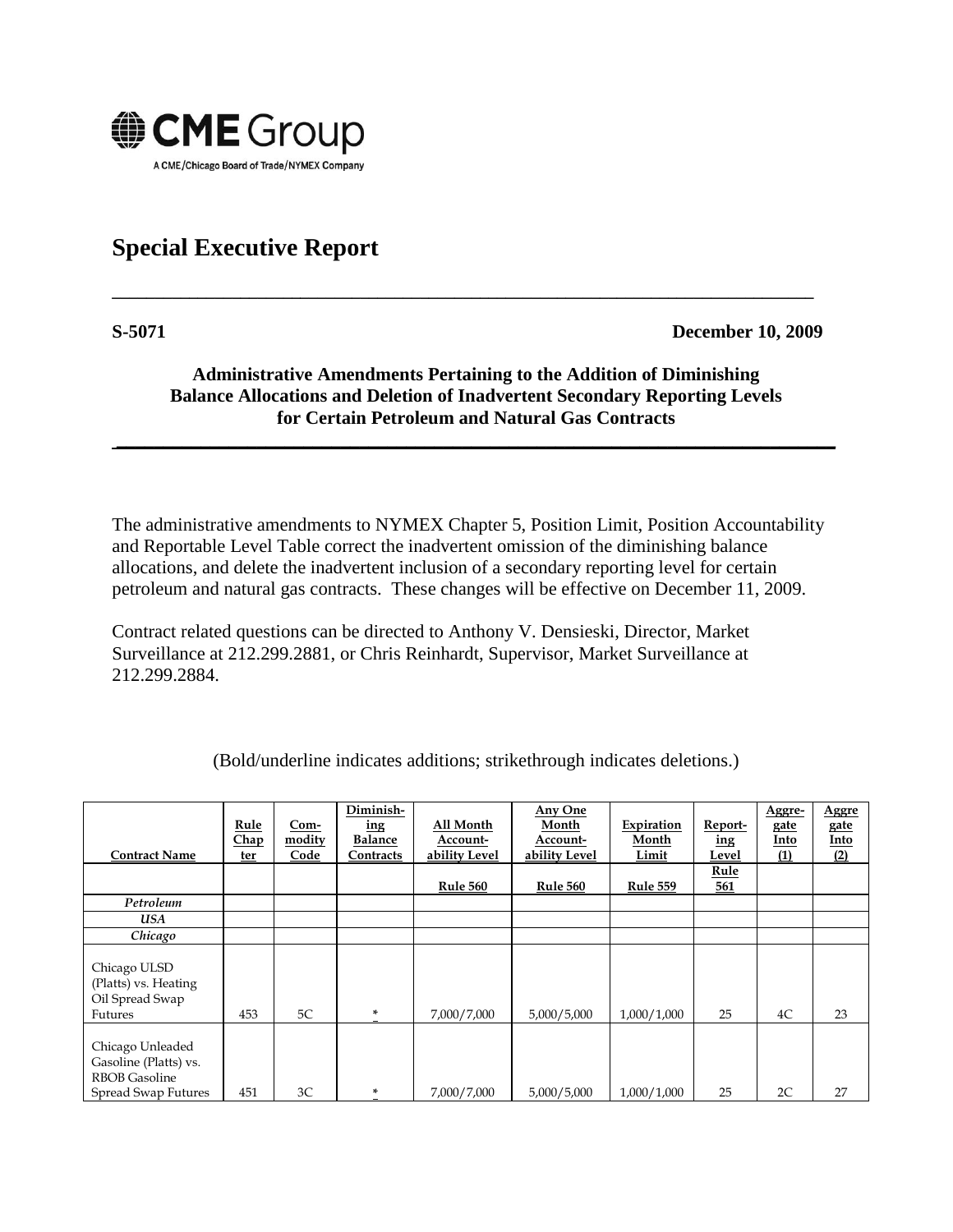| <b>Group Three</b>                                                     |     |               |        |               |               |             |        |               |    |
|------------------------------------------------------------------------|-----|---------------|--------|---------------|---------------|-------------|--------|---------------|----|
| Group Three ULSD<br>(Platts) vs. Heating<br>Oil Spread Swap<br>Futures | 325 | A6            | $\ast$ | 7,000/7,000   | 5,000/5,000   | 1,000/1,000 | 25/250 | A7            | 23 |
|                                                                        |     |               |        |               |               |             |        |               |    |
| Group Three<br><b>Unleaded Gasoline</b>                                |     |               |        |               |               |             |        |               |    |
| (Platts) vs. RBOB                                                      |     |               |        |               |               |             |        |               |    |
| Gasoline Spread<br><b>Swap Futures</b>                                 | 323 | A8            | ×.     | 7,000/7,000   | 5,000/5,000   | 1,000/1,000 | 25/150 | A9            | 27 |
| <b>Gulf Coast</b>                                                      |     |               |        |               |               |             |        |               |    |
|                                                                        |     |               |        |               |               |             |        |               |    |
| LLS (Argus) vs. WTI<br>Spread Calendar                                 |     |               |        |               |               |             |        |               |    |
| Swap Futures                                                           | 840 | 840           | ×.     | 20,000/20,000 | 20,000/10,000 | 3,000/3,000 | 350    | XA            | 26 |
| LLS (Argus) vs. WTI                                                    |     |               |        |               |               |             |        |               |    |
| Spread Trade Month                                                     |     |               |        |               |               |             |        |               |    |
| Swap Futures                                                           | 841 | WK            | ×      | 20,000/20,000 | 20,000/10,000 | 3,000/3,000 | 350    | LI            | 26 |
| Mars (Argus) vs. WTI<br>Spread Calendar                                |     |               |        |               |               |             |        |               |    |
| <b>Swap Futures</b>                                                    | 848 | YX            | ×      | 20,000/20,000 | 20,000/10,000 | 3,000/3,000 | 350    | MX            | 26 |
| Mars (Argus) vs. WTI                                                   |     |               |        |               |               |             |        |               |    |
| Spread Trade Month                                                     |     |               |        |               |               |             |        |               |    |
| Swap Futures                                                           | 849 | YV            | ÷      | 20,000/20,000 | 20,000/10,000 | 3,000/3,000 | 350    | MO            | 26 |
| WTS (Argus) vs. WTI                                                    |     |               |        |               |               |             |        |               |    |
| Spread Calendar<br>Swap Futures                                        | 856 | FF            | ÷      | 20,000/20,000 | 20,000/10,000 | 3,000/3,000 | 350    | XB            | 26 |
|                                                                        |     |               |        |               |               |             |        |               |    |
| WTS (Argus) vs. WTI<br>Spread Trade Month                              |     |               |        |               |               |             |        |               |    |
| Swap Futures                                                           | 857 | <b>FH</b>     | ×      | 20,000/20,000 | 20,000/10,000 | 3,000/3,000 | 350    | AY            | 26 |
| Gulf Coast ULSD                                                        |     |               |        |               |               |             |        |               |    |
| (OPIS) vs. Heating Oil<br>Spread Swap Futures                          | 254 | 5Q            | ×      | 7,000/7,000   | 5,000/5,000   | 1,000/1,000 | 25/250 | 5P            | 23 |
|                                                                        |     |               |        |               |               |             |        |               |    |
| Gulf Coast ULSD<br>(Platts) Crack Spread                               |     |               |        |               |               |             |        |               |    |
| Swap Futures                                                           | 742 | ${\rm GY}$    | ×      | 10,000/20,000 | 10,000/10,000 | 1,000/3,000 | 25     | LY            | 26 |
| Gulf Coast ULSD                                                        |     |               |        |               |               |             |        |               |    |
| (Platts) Up-Down                                                       |     |               |        |               |               |             |        |               |    |
| <b>BALMO</b> Swap<br>Futures                                           | 338 | 1L            | $\ast$ | 10,000/7,000  | 10,000/5,000  | 1,000/1,000 | 25/250 | LY            | 23 |
|                                                                        |     |               |        |               |               |             |        |               |    |
| <b>Gulf Coast Heating</b><br>Oil (Argus) vs.                           |     |               |        |               |               |             |        |               |    |
| Heating Oil Spread<br>Swap Futures                                     | 244 | $7\mathrm{U}$ | $\ast$ | 10,000/7,000  | 10,000/5,000  | 1,000/1,000 | 25     | $4\mathrm{U}$ | 23 |
|                                                                        |     |               |        |               |               |             |        |               |    |
| <b>Gulf Coast Heating</b><br>Oil (OPIS) vs. Heating                    |     |               |        |               |               |             |        |               |    |
| Oil Spread Swap                                                        |     |               |        |               |               |             |        |               |    |
| Futures                                                                | 256 | 7W            | $\ast$ | 7,000/7,000   | 5,000/5,000   | 1,000/1,000 | 25/250 | 70            | 23 |
| Gulf Coast No. 6 Fuel                                                  | 613 | $\rm MG$      | $\ast$ | 10,000/20,000 | 10,000/10,000 | 1,000/3,000 | 25     | MF            | 26 |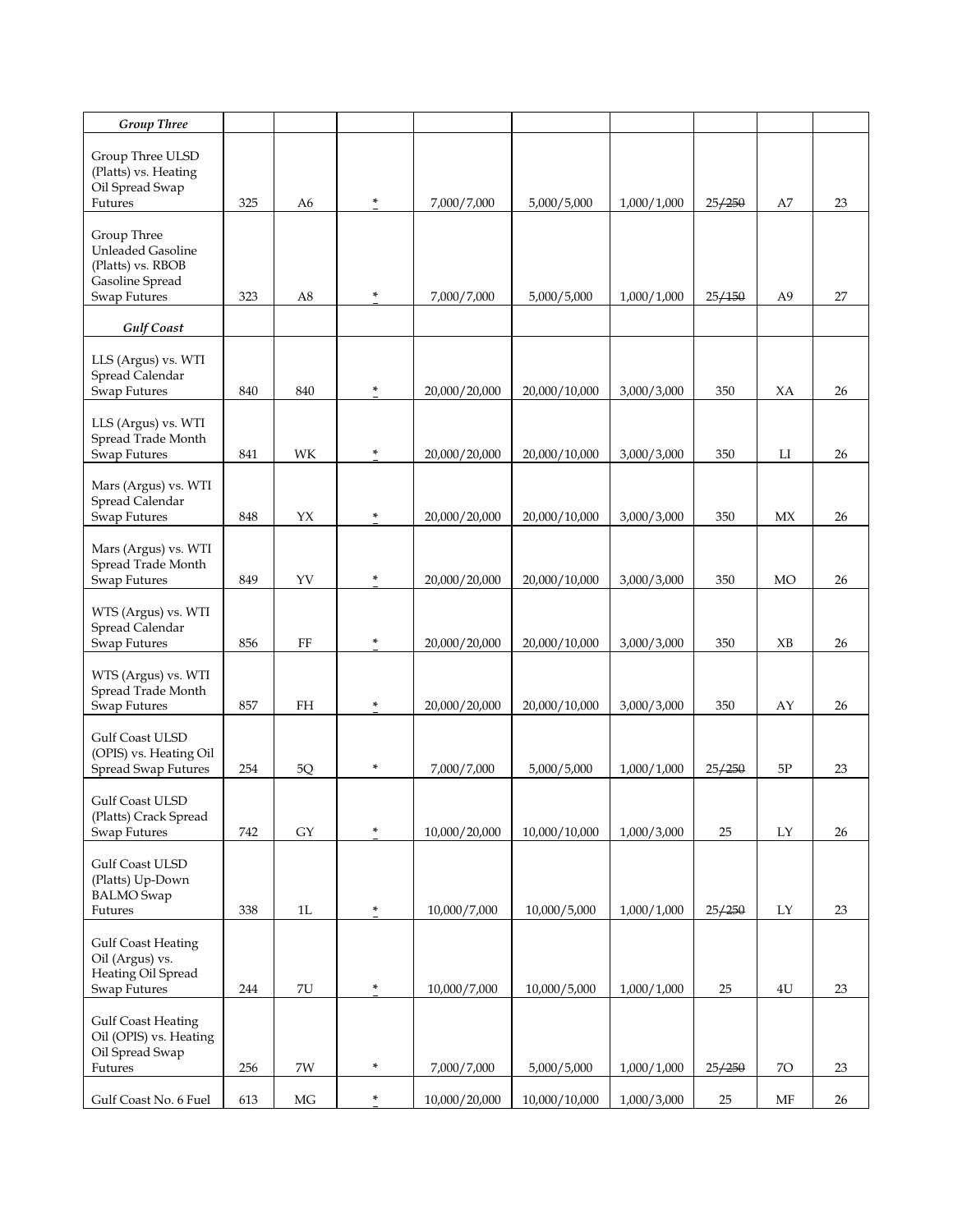| Oil (Platts) Crack<br><b>Spread Swap Futures</b>                           |     |           |        |               |               |             |         |            |    |
|----------------------------------------------------------------------------|-----|-----------|--------|---------------|---------------|-------------|---------|------------|----|
| Gulf Coast Unl 87<br>(Platts) Crack Spread<br><b>BALMO</b> Swap<br>Futures | 336 | 1J        | $\ast$ | 10,000/20,000 | 10,000/10,000 | 1,000/3,000 | 25/350  | <b>GS</b>  | 26 |
|                                                                            |     |           |        |               |               |             |         |            |    |
| Gulf Coast Unl 87<br>(Platts) Up-Down<br><b>BALMO</b> Swap<br>Futures      | 337 | 1Κ        | $\ast$ | 10,000/7,000  | 10,000/5,000  | 1,000/1,000 | 25/150  | <b>GS</b>  | 27 |
|                                                                            |     |           |        |               |               |             |         |            |    |
| Gulf Coast Unl 87<br>(Argus) Up-Down<br><b>Swap Futures</b>                | 568 | <b>UZ</b> | ÷      | 7,000/7,000   | 7,000/5,000   | 1,000/1,000 | 25      | AW         | 27 |
| Gulf Coast Unl 87<br>(Argus) Crack Spread<br>Swap Futures                  | 572 | <b>CK</b> | $\ast$ | 7,000/20,000  | 7,000/10,000  | 1,000/3,000 | 25      | AW         | 26 |
| Gulf Coast Unl 87<br>(OPIS) vs. RBOB<br>Gasoline Spread                    |     |           |        |               |               |             |         |            |    |
| Swap Futures                                                               | 250 | 4F        | $\ast$ | 7,000/7,000   | 5,000/5,000   | 1,000/1,000 | 25/150  | 4E         | 27 |
| Gulf Coast Jet (Platts)<br>Up-Down BALMO                                   | 339 | 1M        | ×.     |               |               |             |         | GE         | 23 |
| Swap Futures                                                               |     |           |        | 10,000/7,000  | 10,000/5,000  | 1,000/1,000 | 25/250  |            |    |
| Gulf Coast Jet<br>(Argust) Up-Down<br>Swap Futures                         | 570 | JU        | $\ast$ | 7,000/7,000   | 7,000/5,000   | 1,000/1,000 | 25      | AF         | 23 |
| Gulf Coast Jet (OPIS)<br>vs. Heating Oil                                   |     |           | $\ast$ |               |               |             |         |            |    |
| Spread Swap Futures                                                        | 252 | W7        |        | 7,000/7,000   | 5,000/5,000   | 1,000/1,000 | 25/250  | R9         | 23 |
| New York Harbor                                                            |     |           |        |               |               |             |         |            |    |
| Heating Oil Crack<br>Spread BALMO Swap<br>Futures                          | 329 | 1H        | ÷      | 7,000/20,000  | 5,000/10,000  | 1,000/3,000 | 250/350 | 23         | 26 |
| NY Heating Oil<br>(Platts) vs. NYMEX<br>Heating Oil Swap                   |     |           |        |               |               |             |         |            |    |
| Futures                                                                    | 541 | YH        | $\ast$ | 5,000/7,000   | 3,500/5,000   | 1,000/1,000 | 25      | YF         | 23 |
| Gulf Coast No. 2<br>(Platts) Up-Down<br>Calendar Swap<br>Futures           | 515 | UT        | $\ast$ | 10,000/7,000  | 10,000/5,000  | 1,000/1,000 | 25      | ${\rm GP}$ | 23 |
| NY ULSD (Argus) vs.<br>Heating Oil Spread                                  |     |           |        |               |               |             |         |            |    |
| Swap Futures                                                               | 246 | 7Y        | $\ast$ | 10,000/7,000  | 1,000/5,000   | 1,000/1,000 | 25      | 5Y         | 23 |
| Gulf Coast Jet (Platts)<br>vs. Heating Oil<br><b>Spread Swap Futures</b>   | 608 | МE        | $\ast$ | 10,000/7,000  | 10,000/5,000  | 1,000/1,000 | 25      | GE         | 23 |
| Gulf Coast Low<br>Sulfur Diesel (LSD)                                      | 745 | YL        | $\ast$ | 10,000/10,000 | 10,000/5,000  | 1,000/1,000 | 25      | LW         | 23 |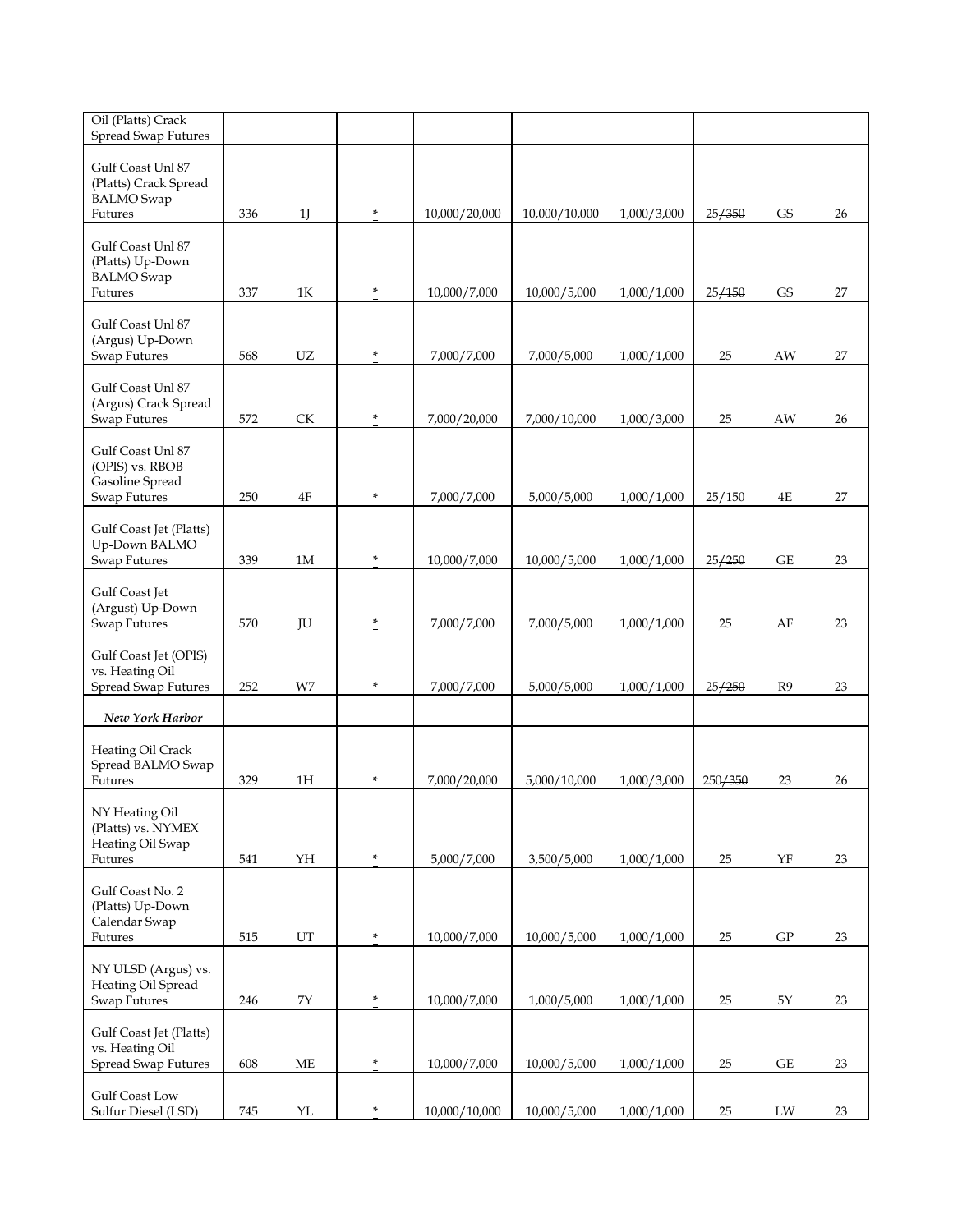| (Platts) Up-Down<br><b>Spread Swap Futures</b>    |     |               |        |               |               |             |         |               |                |
|---------------------------------------------------|-----|---------------|--------|---------------|---------------|-------------|---------|---------------|----------------|
|                                                   |     |               |        |               |               |             |         |               |                |
| Gulf Coast ULSD<br>(Platts) Up-Down               |     |               |        |               |               |             |         |               |                |
| <b>Spread Swap Futures</b>                        | 746 | LT            | $\ast$ | 10,000/10,000 | 10,000/5,000  | 1,000/1,000 | 25      | LY            | 23             |
|                                                   |     |               |        |               |               |             |         |               |                |
| NY ULSD (Platts)<br>Crack Spread Swap             |     |               |        |               |               |             |         |               |                |
| Futures                                           | 744 | YU            | ×.     | 10,000/20,000 | 10,000/10,000 | 1,000/3,000 | 25      | <b>YS</b>     | 26             |
|                                                   |     |               |        |               |               |             |         |               |                |
| NY Jet Fuel (Platts)<br>vs. Heating Oil Swap      |     |               |        |               |               |             |         |               |                |
| Futures                                           | 413 | 1U            | $\ast$ | 2,000/7,000   | 1,500/5,000   | 250/1,000   | 25      | 1Q            | 23             |
|                                                   |     |               |        |               |               |             |         |               |                |
| RBOB Gasoline Crack<br>Spread BALMO Swap          |     |               |        |               |               |             |         |               |                |
| Futures                                           | 327 | $1\mathrm{E}$ | $\ast$ | 7,000/20,000  | 5,000/10,000  | 1,000/3,000 | 150/350 | 27            | 26             |
|                                                   |     |               |        |               |               |             |         |               |                |
| NY RBOB (Platts) vs.<br><b>NYMEX RBOB</b>         |     |               |        |               |               |             |         |               |                |
| Gasoline Spread                                   |     |               |        |               |               |             |         |               |                |
| Swap Futures                                      | 563 | RI            | $\ast$ | 7,000/7,000   | 7,000/5,000   | 1,000/1,000 | 150     | RY            | 27             |
| NY Jet Fuel (Argus)                               |     |               |        |               |               |             |         |               |                |
| vs. Heating Oil                                   |     |               |        |               |               |             |         |               |                |
| <b>Spread Swap Futures</b>                        | 248 | 5U            | $\ast$ | 2,000/7,000   | 1,500/5,000   | 250/1,000   | 25      | $4\mathrm{Y}$ | 23             |
| New York Harbor                                   |     |               |        |               |               |             |         |               |                |
| Residual Fuel (Platts)                            |     |               |        |               |               |             |         |               |                |
| Crack Spread Swap                                 |     |               |        |               |               |             |         |               |                |
| Futures                                           | 615 | ML            | $\ast$ | 10,000/20,000 | 10,000/10,000 | 1,000/3,000 | 25      | МM            | 26             |
| Europe                                            |     |               |        |               |               |             |         |               |                |
| Northwest Europe                                  |     |               |        |               |               |             |         |               |                |
| Brent CFD (Platts)                                |     |               |        |               |               |             |         |               |                |
| Swap Futures                                      | 699 | 6W            | $\ast$ | 5,000/5,000   | 5,000/5,000   | 1,000/1,000 | 25      | UB            | 6W             |
|                                                   |     |               |        |               |               |             |         |               |                |
| Dated to Frontline<br><b>Brent Swap Futures</b>   | 695 | <b>FY</b>     | $\ast$ | 5,000/20,000  | 5,000/20,000  | 1,000/2,000 | 25      | UB            | BB             |
|                                                   |     |               |        |               |               |             |         |               |                |
| Brent CFD (Platts) vs.                            |     |               |        |               |               |             |         |               |                |
| <b>Brent Front Month</b><br>(Platts) Swap Futures | 319 | $1\mathrm{C}$ | $\ast$ | 5,000/5,000   | 5,000/5,000   | 1,000/1,000 | 25/25   | UB            | 1 <sup>C</sup> |
|                                                   |     |               |        |               |               |             |         |               |                |
| Gasoline Euro-bob                                 |     |               |        |               |               |             |         |               |                |
| Oxy (Argus) NWE<br><b>Barges Swap Futures</b>     | 729 | 7H            | $\ast$ | 3,500         | 2,500         | 500         | 25      | 7H            |                |
|                                                   |     |               |        |               |               |             |         |               |                |
| Gasoline Euro-bob                                 |     |               |        |               |               |             |         |               |                |
| Oxy (Argus) NWE<br><b>Barges Crack Spread</b>     |     |               |        |               |               |             |         |               |                |
| Swap Futures                                      | 732 | 7К            | $\ast$ | 3,500/20,000  | 2,500/20,000  | 500/2,000   | $25\,$  | 7H            | BZ             |
|                                                   |     |               |        |               |               |             |         |               |                |
| Gasoline Euro-bob<br>Oxy (Argus) NWE              |     |               |        |               |               |             |         |               |                |
| <b>Barges Crack Spread</b>                        |     |               |        |               |               |             |         |               |                |
| <b>BALMO</b> Swap                                 |     |               |        |               |               |             |         |               |                |
| Futures                                           | 733 | 7I            | $\ast$ | 3,500/20,000  | 2,500/20,000  | 500/2,000   | 25      | 7H            | BZ             |
| European Argus                                    |     |               |        |               |               |             |         |               |                |
| Gasoline Crack                                    | 711 | RG            | $\ast$ | 1,500/20,000  | 1,500/20,000  | 500/2,000   | 25      | AR            | BB             |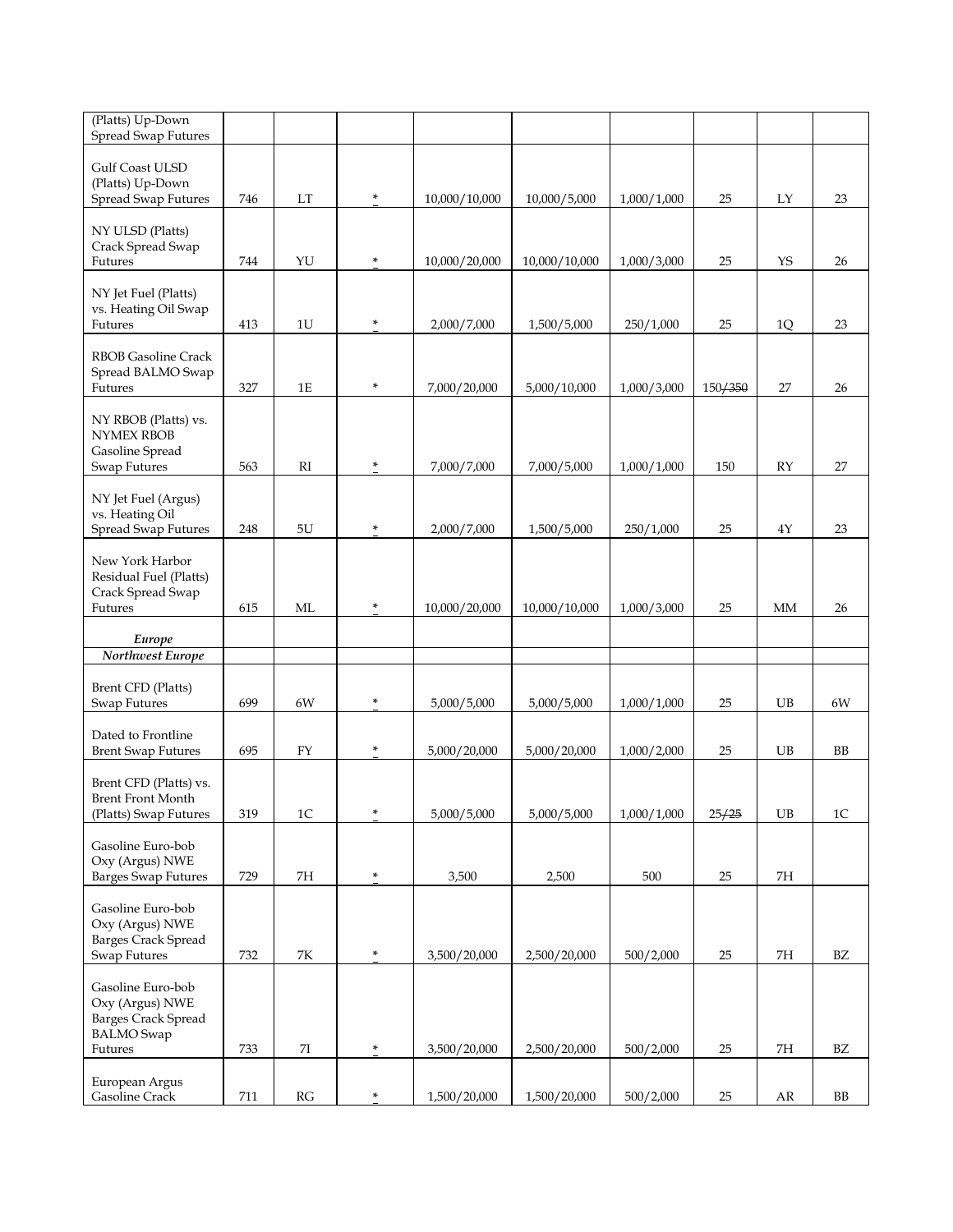| <b>Spread Swap Futures</b>                                                                      |      |                |        |                            |              |                        |                |                |                     |
|-------------------------------------------------------------------------------------------------|------|----------------|--------|----------------------------|--------------|------------------------|----------------|----------------|---------------------|
| Premium Unleaded<br>Gasoline 10 ppm<br>(Platts) Barges FOB<br>Rdam Swap Futures                 | 715  | 7L             | $\ast$ | 750                        | 500          | 100                    | 25             | 7L             |                     |
| EuroBob Gasoline 10<br>ppm (Platts) Barges<br>FOB Rdam Swap<br>Futures                          | 717  | 7P             | ÷      | 1,500                      | 1,500        | 500                    | 25             | $7\mathrm{P}$  |                     |
| Diesel 10ppm NWE<br>Le Havre (Platts) CIF<br>NWE vs. ICE Gasoil<br>Swap Futures                 | 362  | S <sub>3</sub> |        | 1,000/7,000                | 750/7,000    | 150/1,000              | 10/25          | S <sub>1</sub> | GX                  |
| Diesel 10ppm NWE<br>Le Havre (Platts) CIF<br>NWE vs. ICE Gasoil<br><b>BALMO</b> Swap<br>Futures | 363  | S <sub>5</sub> |        |                            | 750/7,000    |                        |                | S1             | ${\sf G} {\sf X}$   |
| Diesel 10ppm UK<br>(Platts) CIF NWE vs.<br><b>ICE Gasoil Swap</b><br>Futures                    | 372  | <b>S8</b>      |        | 1,000/7,000<br>1,000/7,000 | 750/7,000    | 150/1,500<br>150/1,000 | 10/25<br>10/25 | S <sub>6</sub> | ${\sf G} {\sf X}$   |
| Diesel 10ppm UK<br>(Platts) CIF NWE vs.<br><b>ICE Gasoil BALMO</b><br>Swap Futures              | 373  | $\rm T1$       |        | 1,000/7,000                | 750/7,000    | 150/1,000              | 10/25          | S <sub>6</sub> | ${\rm G}X$          |
| European 3.5% Fuel<br>Oil (Platts) Barges<br>FOB Rdam Average<br>Price Option                   | 660A | Q <sub>6</sub> | $\ast$ | 1,500                      | 1,500        | N/A                    | 25             | UV             |                     |
| Mediterranean                                                                                   |      |                |        |                            |              |                        |                |                |                     |
| Italy                                                                                           |      |                |        |                            |              |                        |                |                |                     |
| Jet Aviation Fuel<br>(Platts) Cargoes FOB<br>MED vs. ICE Gasoil<br>Swap Futures                 | 417  | 1 V            |        | 350/7,000                  | 250/7,000    | 50/1,000               | 5/25           | $1$ T          | GХ                  |
| Asia/Pacific                                                                                    |      |                |        |                            |              |                        |                |                |                     |
| <b>Singapore</b>                                                                                |      |                |        |                            |              |                        |                |                |                     |
| Singapore Jet<br>Kerosene vs. Gasoil<br>Spread (Platts)<br><b>BALMO</b> Swap<br>Futures         | 657  | ${\rm Z}0$     |        | 1,500/1,500                | 1,500/1,500  | 500/500                | 25/25          | KS             | $\operatorname{SG}$ |
| Natural Gas                                                                                     |      |                |        |                            |              |                        |                |                |                     |
| <b>Inside FERC</b>                                                                              |      |                |        |                            |              |                        |                |                |                     |
| <b>ANR Pipeline Co.</b>                                                                         |      |                |        |                            |              |                        |                |                |                     |
| ANR, Louisiana<br>Natural Gas Index<br>Swap (Platts Gas<br>Daily / Platts IFERC)                | 454  | M6             |        | 3,500/10,000               | 2,500/10,000 | 500/1,000              | 25/25          | K <sub>6</sub> | $\mbox{ND}$         |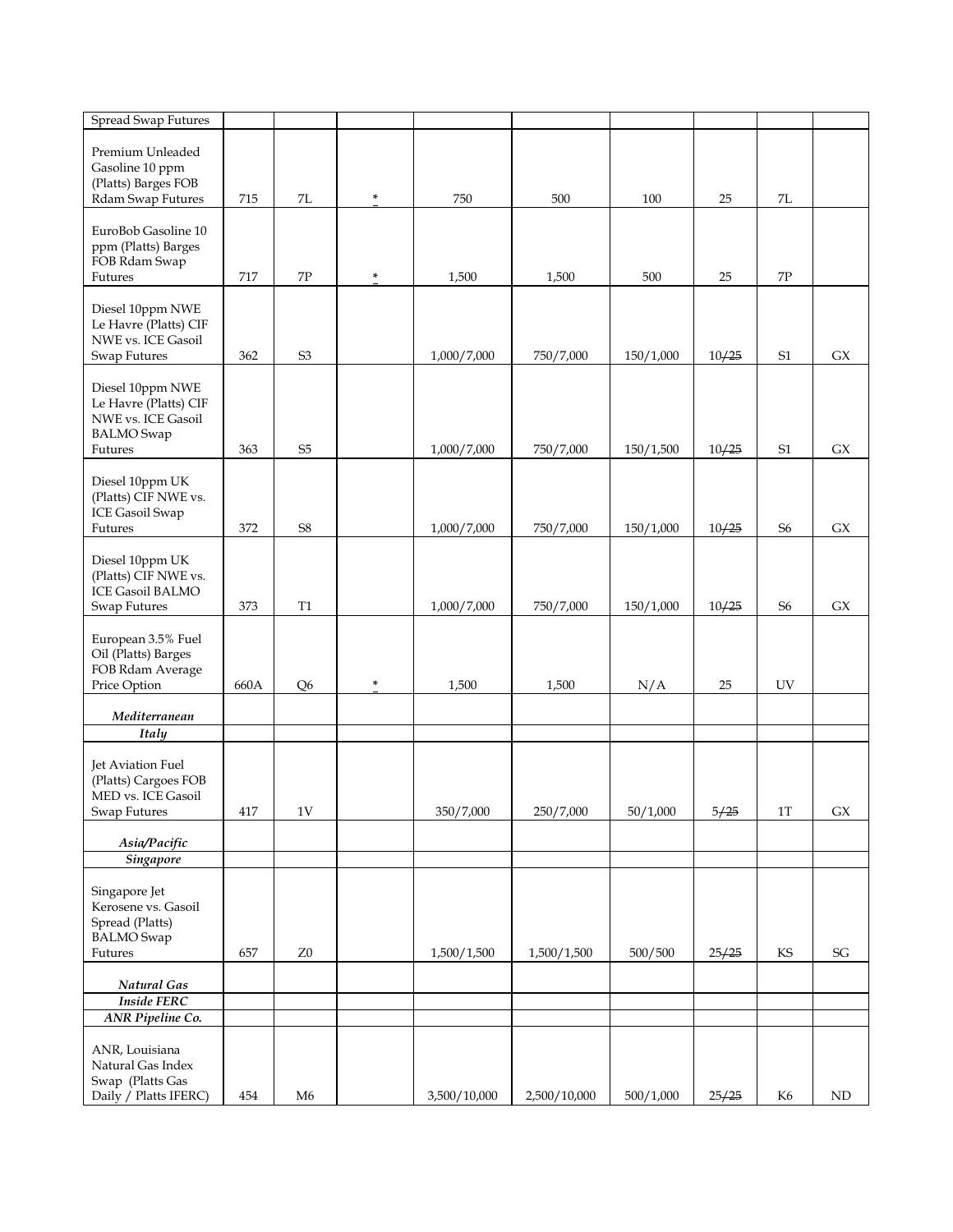| Futures                                                                                               |     |                |              |              |           |        |                |                |
|-------------------------------------------------------------------------------------------------------|-----|----------------|--------------|--------------|-----------|--------|----------------|----------------|
| ANR Pipeline Co.                                                                                      |     |                |              |              |           |        |                |                |
| Malin Natural Gas<br>Index Swap (Platts<br>Gas Daily / Platts<br>IFERC) Futures                       | 389 | V8             | 1,500/10,000 | 1,000/10,000 | 250/2,000 | 25/25  | W9             | PB             |
| SoCal City-Gate<br>Natural Gas Index<br>Swap (Platts Gas<br>Daily / Platts IFERC)<br>Futures          | 455 | N <sub>5</sub> | 3,500/7,000  | 2,500/5,000  | 500/500   | 25/25  | T9             | <b>9A</b>      |
| Columbia Gas<br>Transmission Co.                                                                      |     |                |              |              |           |        |                |                |
| Columbia Gulf,<br>Louisiana Natural<br>Gas Index Swap<br>(Platts Gas Daily /<br>Platts IFERC) Futures | 449 | S9             | 3,500/10,000 | 2,500/10,000 | 500/500   | 25/175 | J6             | GL             |
| Columbia Gulf,<br>Mainline Natural Gas<br>Index Swap (Platts<br>Gas Daily / Platts<br>IFERC) Futures  | 444 | L2             | 6,000/7,000  | 4,500/5,000  | 900/500   | 25/25  | X <sub>2</sub> | 5Z             |
| Florida Gas<br>Transmission Co.                                                                       |     |                |              |              |           |        |                |                |
| Florida Gas, Zone 2<br>Natural Gas Index<br>Swap (Platts Gas<br>Daily / Platts IFERC)<br>Futures      | 441 | C3             | 750/3,000    | 500/2,000    | 100/150   | 25/25  | X <sub>5</sub> | 8A             |
| Florida Gas Zone 3<br>Natural Gas Index<br>Swap (Platts Gas<br>Daily / Platts IFERC)<br>Futures       | 447 | Q <sub>9</sub> | 3,500/10,000 | 2,500/10,000 | 500/50    | 25/25  | J8             | FP             |
| Natural Gas Pipeline<br>Co. of America                                                                |     |                |              |              |           |        |                |                |
| NGPL STX Natural<br>Gas Index Swap<br>(Platts Gas Daily /<br>Platts IFERC) Futures                    | 456 | N <sub>6</sub> | 3,500/10,000 | 2,500/10,000 | 500/2,000 | 25/25  | Q7             | T <sub>5</sub> |
| Northeast                                                                                             |     |                |              |              |           |        |                |                |
| Algonquin City-Gates<br>Natural Gas Index<br>Swap (Platts Gas<br>Daily / Platts IFERC)<br>Futures     | 457 | N7             | 3,500/10,000 | 2,500/10,000 | 500/2,000 | 25/25  | C8             | <b>B4</b>      |
| <b>OneOk</b> Gas<br>Transportation, LLC                                                               |     |                |              |              |           |        |                |                |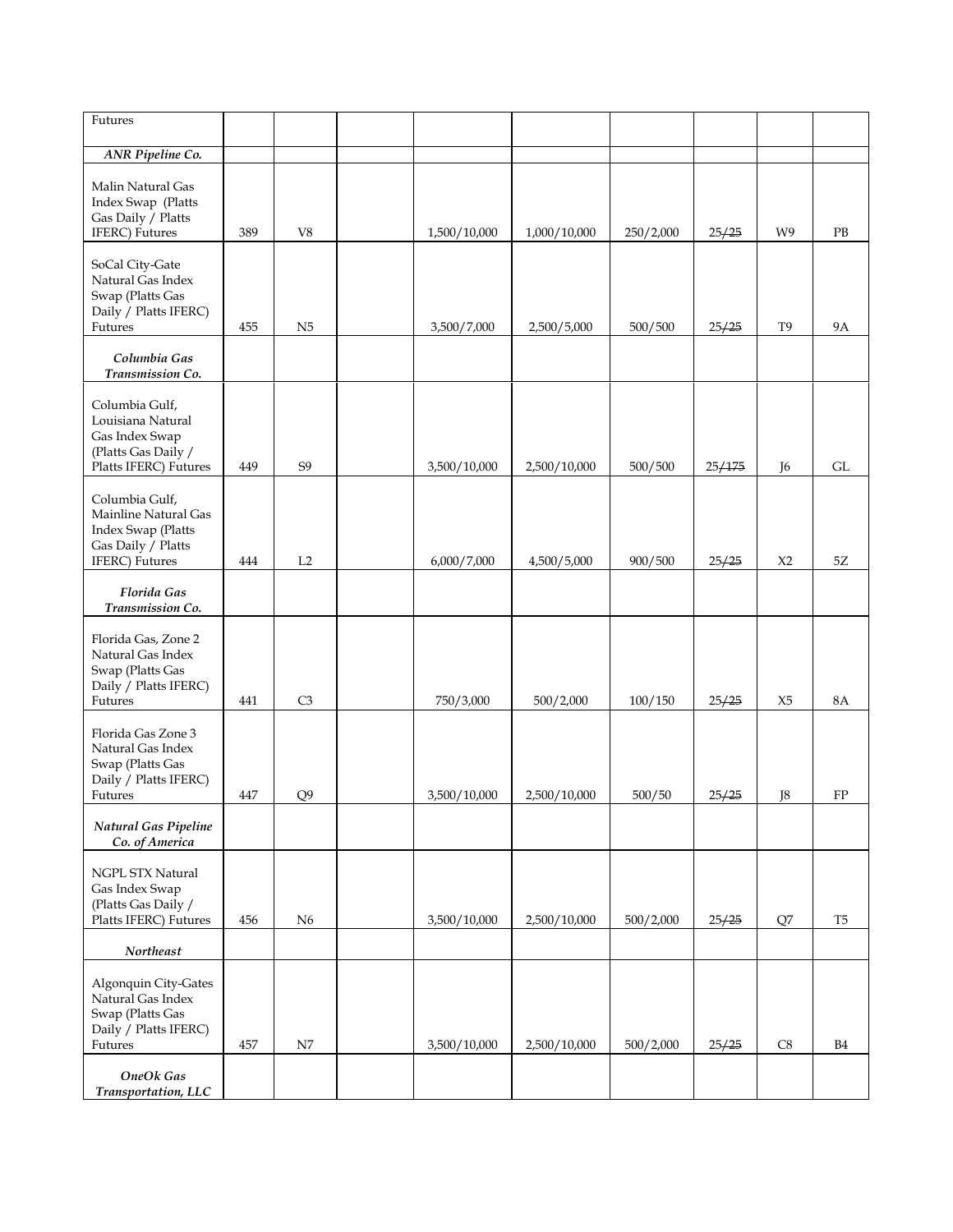| OneOk, Oklahoma<br>Natural Gas Index<br>Swap (Platts Gas<br>Daily / Platts IFERC)<br>Futures                | 439 | C7             | 750/3,500    | 500/2,500    | 100/250   | 25/25  | M3             | $8\mathrm{X}$ |
|-------------------------------------------------------------------------------------------------------------|-----|----------------|--------------|--------------|-----------|--------|----------------|---------------|
| Questar Pipeline Co.                                                                                        |     |                |              |              |           |        |                |               |
| Questar Natural Gas<br>Index Swap (Platts<br>Gas Daily / Platts<br>IFERC) Futures                           | 458 | N8             | 350/10,000   | 250/10,000   | 50/1,000  | 25/25  | C <sub>6</sub> | TA            |
| Southern Natural Gas<br>Co.                                                                                 |     |                |              |              |           |        |                |               |
| Southern Natural,<br>Louisiana Natural<br>Gas Index Swap<br>(Platts Gas Daily /<br>Platts IFERC) Futures    | 836 | M8             | 7,000/10,000 | 5,000/10,000 | 1,000/500 | 25/25  | K8             | SZ            |
| Southern Star Central<br>Gas Pipeline Inc.                                                                  |     |                |              |              |           |        |                |               |
| Southern Star, Tx.-<br>Okla.-Kan. Natural<br>Gas Index Swap<br>(Platts Gas Daily /<br>Platts IFERC) Futures | 438 | C9             | 750/3,500    | 500/2,500    | 100/250   | 25/25  | M4             | $8\mathsf{Z}$ |
| Tennessee Gas<br>Pipeline Co.                                                                               |     |                |              |              |           |        |                |               |
| Tennessee 800 Leg<br>Natural Gas Index<br>Swap (Platts Gas<br>Daily / Platts IFERC)<br>Futures              | 445 | L4             | 3,500/3,000  | 2,500/2,000  | 500/150   | 25/25  | W5             | 6Z            |
| <b>Texas Eastern</b><br><b>Transmission Corp.</b>                                                           |     |                |              |              |           |        |                |               |
| Texas Eastern, WLA<br>Natural Gas Index<br>Swap (Platts Gas<br>Daily / Platts IFERC)<br>Futures             | 440 | C2             | 3,500/3,500  | 2,500/2,500  | 500/250   | 25/25  | X8             | $8\mathrm{B}$ |
| Texas Eastern, ELA<br>Natural Gas Index<br>Swap (Platts Gas<br>Daily / Platts IFERC)<br>Futures             | 835 | M <sub>9</sub> | 3,500/10,000 | 2,500/10,000 | 500/500   | 25/175 | K9             | TE            |
| Texas Gas<br>Transmission Corp.                                                                             |     |                |              |              |           |        |                |               |
| Texas Gas Zone 1<br>Natural Gas Index<br>Swap (Platts Gas<br>Daily / Platts IFERC)<br>Futures               | 446 | N <sub>4</sub> | 2,000/7,000  | 1,500/5,000  | 300/500   | 25/25  | Y9             | <b>9F</b>     |